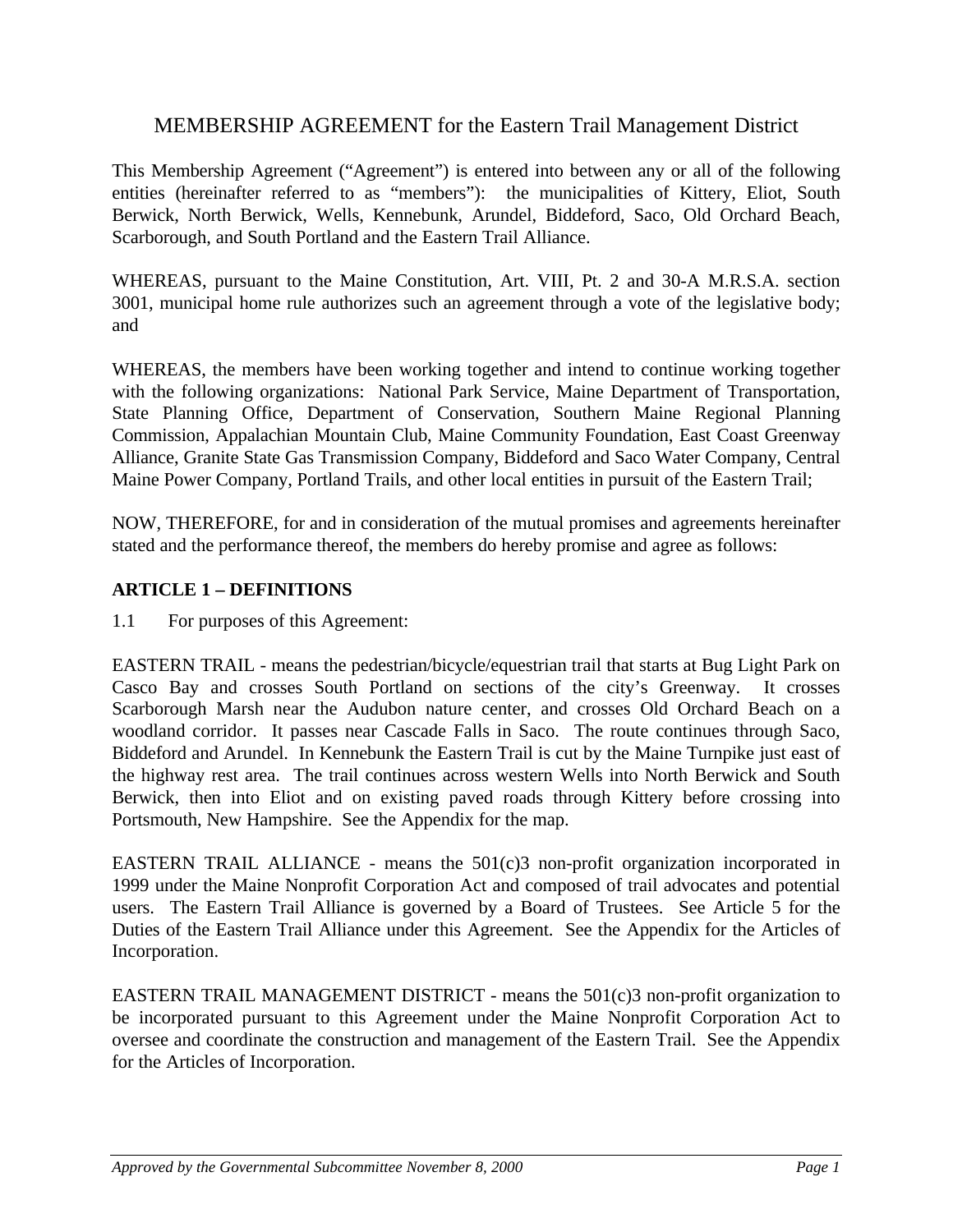BOARD OF DIRECTORS - means the governing body of the Eastern Trail Management District, consisting of representatives from each municipality which signs this Agreement and the Eastern Trail Alliance. See Article 4 for the Duties of the Board of Directors.

### **ARTICLE 2 - PURPOSE OF AGREEMENT**

- 2.1 The purpose of this Agreement is to accomplish the following objectives:
	- a. develop trail related recreation and transportation opportunities along the Eastern Trail route
	- b. provide a twenty year administrative structure through this Agreement, including the organization of the Eastern Trail Management District to oversee and coordinate the construction and management of the Eastern Trail
	- c. establish the mechanism to obtain necessary funding and in–kind services for the construction and management of the Eastern Trail
	- d. cooperate in pursuit of developing a major link in the East Coast Greenway for nonmotorized recreational opportunities

### **ARTICLE 3 - ESTABLISHMENT OF THE EASTERN TRAIL MANAGEMENT DISTRICT**

- 3.1 The members shall establish the Eastern Trail Management District and shall act in accordance with this Agreement in its governance.
- 3.2 The Eastern Trail Management District shall be governed by a Board of Directors composed of one (1) director from and representing each member municipality and three (3) directors from and representing the Eastern Trail Alliance.
	- 3.2.1 Each member municipality, through its municipal officers, shall appoint one (1) director who shall have one vote. The Eastern Trail Alliance, through its Board of Trustees, shall appoint three (3) directors, each entitled to one vote. Each member municipality and the Eastern Trail Alliance may appoint an alternate or alternates for each director it appoints, which alternates may attend Board meetings and cast the director's vote for whom they are an alternate, in the director's absence. The terms of all directors and alternates shall be determined by the appointing member.
- 3.3 Upon the effective date of this Agreement or as soon thereafter as possible, the Board of Directors shall hold an organizational meeting and elect officers. Only directors shall be eligible to be officers. Officers shall serve for a term of one year, but may serve consecutive terms as officers, if eligible. If an officer resigns before the term has expired, the Board of Directors may replace the officer by means of a special election.
- 3.4 Officers and their Duties
	- 3.4.1 The officers of the Eastern Trail Management District shall consist of a President, Vice President, Secretary, and Treasurer.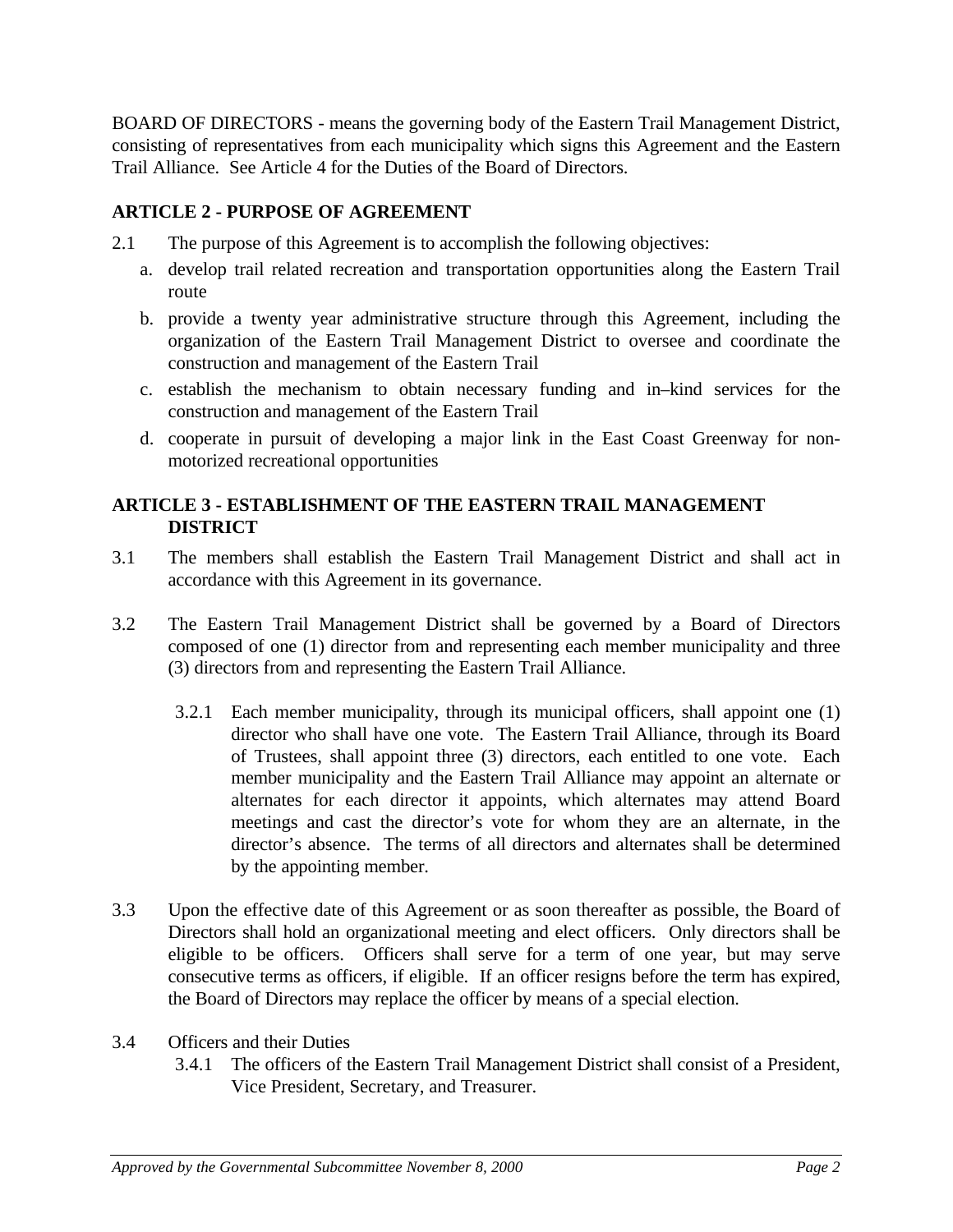- 3.4.2 The President presides at all meetings of the Board of Directors, and has the authority to appoint all committees, to call all meetings, and to preside over executive sessions.
- 3.4.3 The Vice President acts for the President in the President's absence.
- 3.4.4 The Secretary is responsible for the minutes and records of the Board of Directors, notice of the meetings, and correspondence of the Board of Directors. The Secretary must keep a record of all resolutions, votes, transactions, correspondence, findings and conclusions of the Board of Directors. Records are deemed public, unless deemed exempt under Title 1 M.R.S.A. section 402, and may be inspected upon request.
- 3.4.5 The Treasurer shall keep records of all transactions, track income and expenditures, and request distribution of funds from the Board of Directors.
- 3.5 Meetings of the Board of Directors may be called by the President or by 25% of the directors by written notice of the time, place, and business to be considered. Notice to all directors and the public shall be given at least 7 days in advance unless the President determines there is an emergency, in which case the President may waive the 7 day requirement, providing the media and all directors or their alternates and the municipalities are notified. The Board of Directors shall meet at least twice a year.
- 3.6 The meetings of the Board of Directors shall be governed by Title 1 M.R.S.A. sections 401-410. Executive sessions may be called in accordance with Title 1 M.R.S.A. section 405, Freedom of Access (Public Right to Know Law).
- 3.7 A quorum shall consist of a majority of the directors. To pass any measure, a majority of those directors present and voting shall vote in the affirmative.

### **ARTICLE 4 - DUTIES OF THE BOARD OF DIRECTORS**

- 4.1 The Board of Directors shall have all the duties and powers to accomplish the following:
	- a. communicate and evaluate municipal concerns and needs
	- b. update the municipalities on the trail status
	- c. make recommendations to the governing bodies of the members
	- d. create and implement policy
	- e. develop a long range work plan
	- f. develop an annual work plan based on the long range plan
	- g. develop an annual budget to consist of revenue, construction costs, maintenance, appurtenances, and staff support as deemed necessary and appropriate
	- h. set the annual membership fee in accordance with the financial needs identified by the annual and long term work plans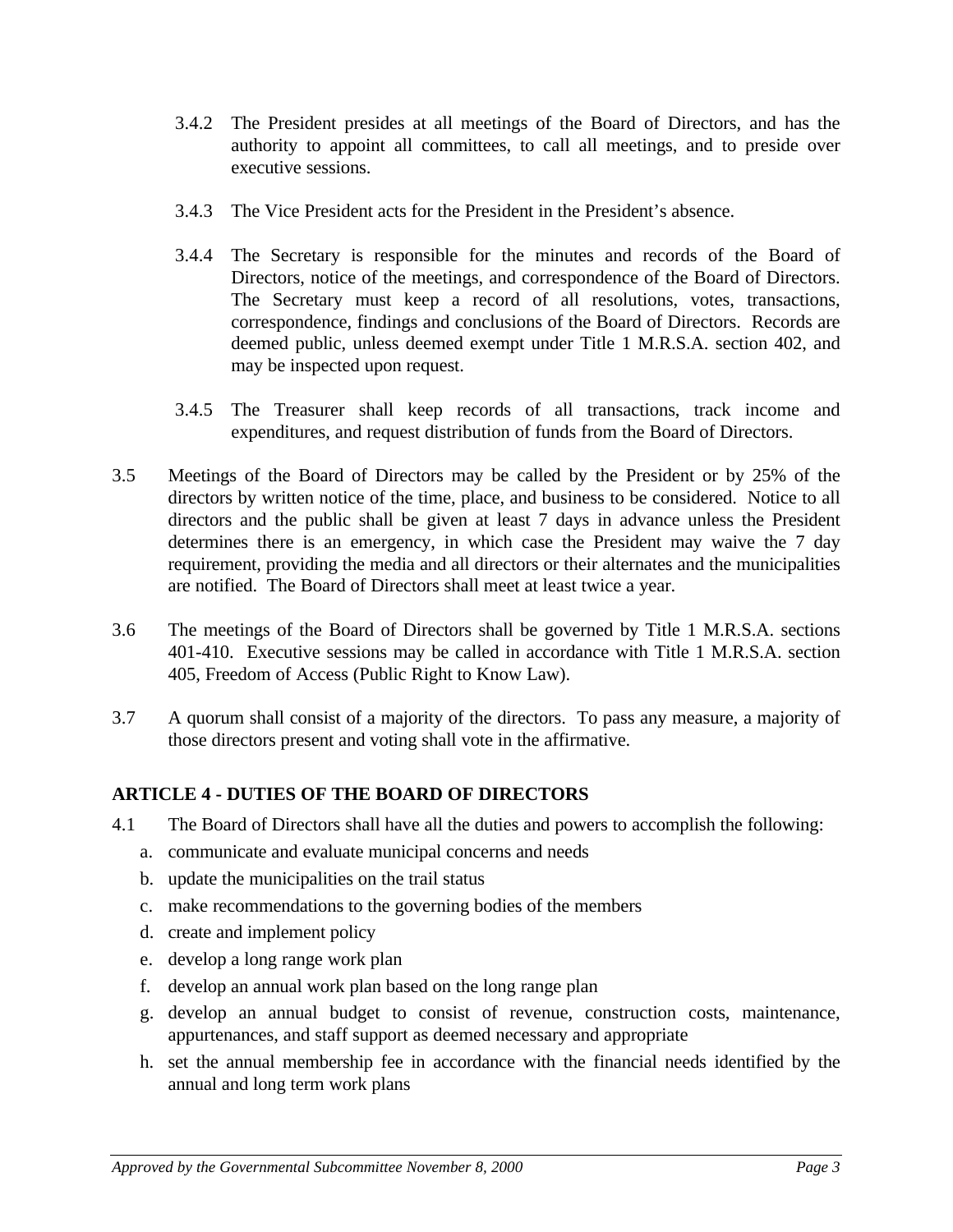- i. maintain, manage and operate the trail
- j. hold and administer funds and report all income and expenses on an annual basis to the members
- k. invoice members
- l. authorize expenditures
- m. negotiate and enter into contracts for technical, operating, maintenance, legal, management or other services necessary to fulfill the purposes of this Agreement
- n. coordinate in-kind services
- o. pursue other funding opportunities (grants, donations, etc.)
- p. hold meetings as deemed necessary
- q. carry out any other responsibilities assumed pursuant to this Agreement
- r. adopt by-laws governing the conduct of its affairs

# **ARTICLE 5 - DUTIES OF THE EASTERN TRAIL ALLIANCE**

- 5.1 Duties of the Eastern Trail Alliance for the purposes of this Agreement are:
	- a. appoint three directors and alternates to the Board of Directors from its Board of Trustees
	- b. negotiate and hold the easement(s) for public access to the Eastern Trail
	- c. research and procure additional funding (grants, donations, etc.) for the trail
	- d. provide management suggestions and support to the Board of Directors for trail development, standards, and maintenance
	- e. market the trail to potential users
	- f. organize and conduct volunteer activities for management and maintenance of the trail under the direction of the Board of Directors
	- g. serve as a public advocacy group to encourage public support for the spending of government funds on the Eastern Trail

## **ARTICLE 6 - DUTIES OF THE MUNICIPALITIES**

- 6.1 The duties of the municipalities under this Agreement are:
	- a. sign the incorporation papers for the Eastern Trail Management District
	- b. appoint one director and an alternate to the Board of Directors
	- c. pay the annual membership fee as invoiced by the Board of Directors

## **ARTICLE 7 - FINANCE**

7.1 Each member municipality and the Eastern Trail Alliance will contribute to the Eastern Trail Management District for two years an annual administrative fee in the amount of \$2500. Thereafter, the Board of Directors may recommend further sources of funding. For each of the next eighteen years of the Agreement the Board of Directors shall propose how the Eastern Trail Management District shall be funded.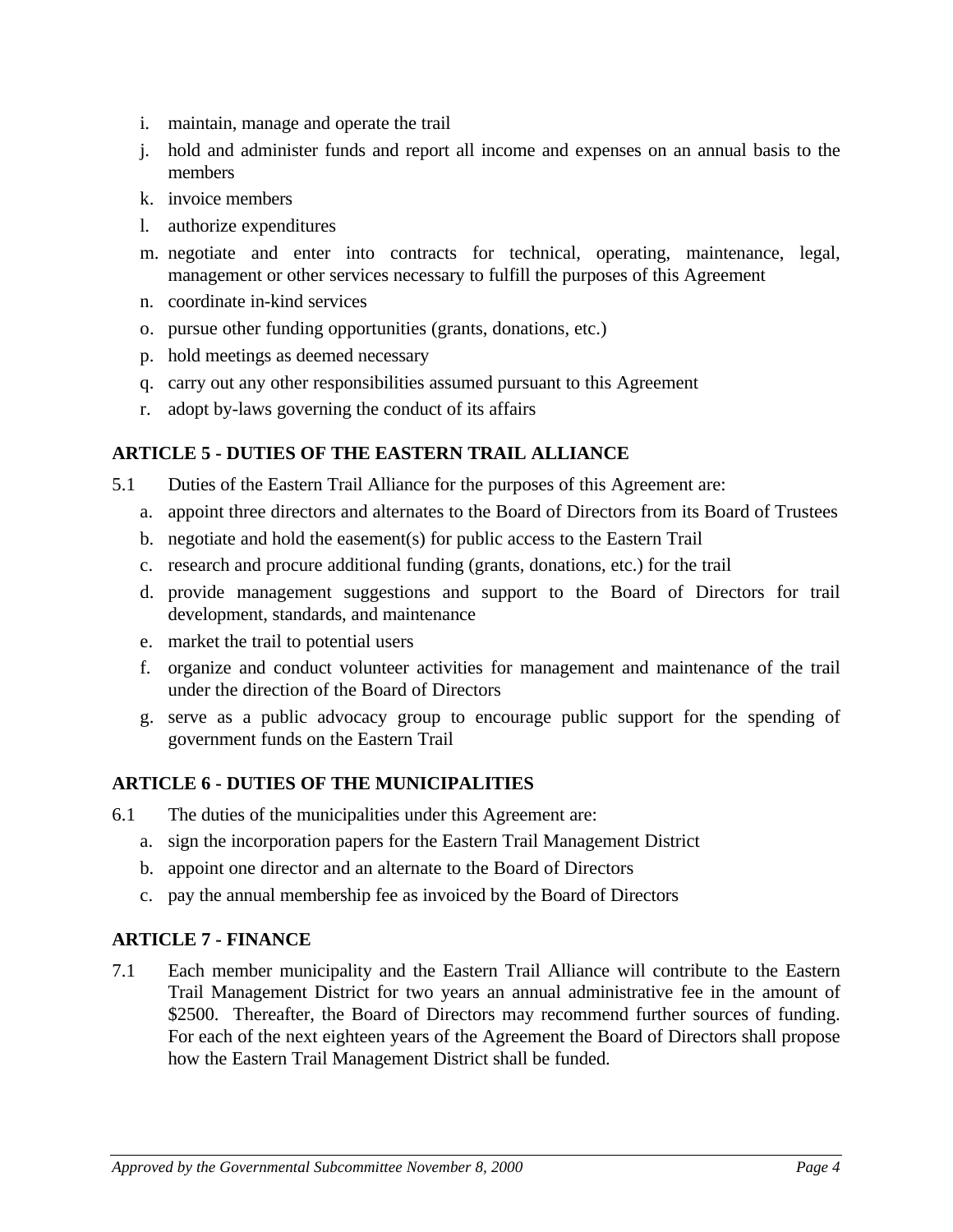7.3 Payment of the administrative fee is due on August 1, annually, starting with August 1, 2001.

### **ARTICLE 8 - ADOPTION, AMENDMENT**

- 8.1 Adoption: This Agreement shall take effect once it has been approved by the legislative bodies of at least three municipalities and signed by the authorized agent of each. Municipalities shall have until July 31, 2001 to approve this Agreement, after which time they shall make application as new members under Section 8.3 herein below.
- 8.2 Amendment: An amendment shall not be required to delete any references in this Agreement to municipalities which fail to approve or which withdraw from this Agreement. The Board of Directors may propose and shall approve by a majority vote, amendments to this Agreement. Proposed amendments also shall require an affirmative vote of all the participating municipal legislative bodies and the Eastern Trail Alliance in order to be adopted. Amendments shall be signed by an authorized municipal agent.
- 8.3 New Members: Municipalities may be admitted under this Agreement as members of the Eastern Trail Management District by a simple majority vote of the Board of Directors and upon approval by the legislative body of such municipality. A new member shall pay within the first two years of membership all assessments, adjusted for inflation, it would have paid had it entered the Agreement in 2001.

### **ARTICLE 9 - DURATION**

- 9.1 This Agreement shall be in effect from the time that three municipalities sign it as outlined in Section 8.1 until December 31, 2021 or until the members no longer have maintenance and enforcement responsibilities for the Eastern Trail, whichever comes first. Or it may be terminated sooner by the participation of fewer than three members or by dissolution.
- 9.2 If the Eastern Trail Management District dissolves, responsibility for trail management and maintenance of each section of the trail shall revert to the municipality in which the trail section is located.
- 9.3 Upon termination, the Board of Directors shall conclude the affairs of the Eastern Trail Management District, and shall liquidate the assets and liabilities as follows:
	- a. pay all the expenses and debts of the Eastern Trail Management District; and
	- b. distribute the assets thus: any funds remaining upon termination of this Agreement shall be divided equally and returned to the members under this Agreement at the time of termination.

### **ARTICLE 10 - WITHDRAWAL**

- 10.1 A municipality may withdraw from this Agreement subject to the following:
	- a. the withdrawing municipality must give written notice to the Board of Directors